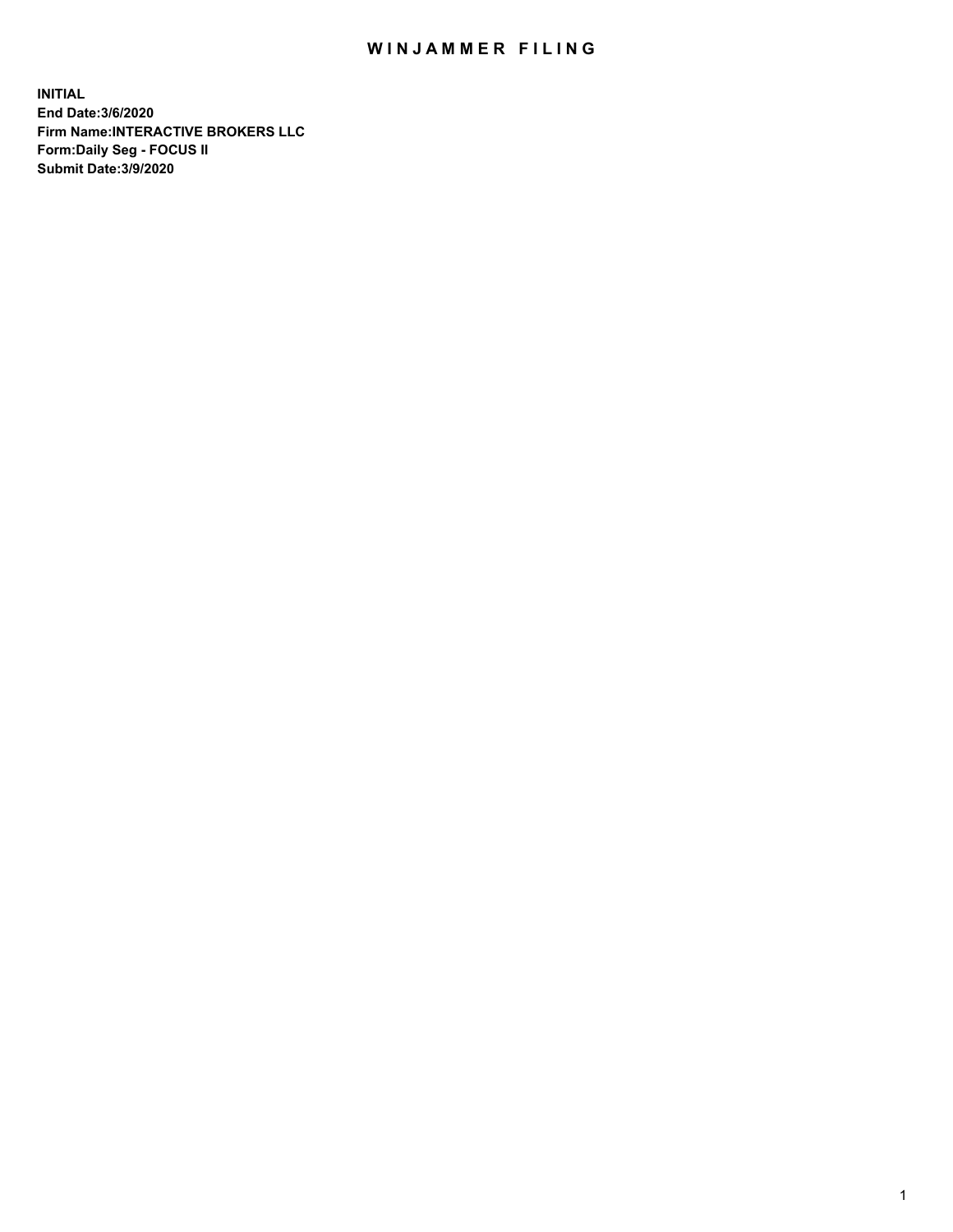**INITIAL End Date:3/6/2020 Firm Name:INTERACTIVE BROKERS LLC Form:Daily Seg - FOCUS II Submit Date:3/9/2020 Daily Segregation - Cover Page**

| Name of Company                                                                                                                                                                                                                                                                                                                | <b>INTERACTIVE BROKERS LLC</b>                                                                  |
|--------------------------------------------------------------------------------------------------------------------------------------------------------------------------------------------------------------------------------------------------------------------------------------------------------------------------------|-------------------------------------------------------------------------------------------------|
| <b>Contact Name</b>                                                                                                                                                                                                                                                                                                            | James Menicucci                                                                                 |
| <b>Contact Phone Number</b>                                                                                                                                                                                                                                                                                                    | 203-618-8085                                                                                    |
| <b>Contact Email Address</b>                                                                                                                                                                                                                                                                                                   | jmenicucci@interactivebrokers.c<br>om                                                           |
| FCM's Customer Segregated Funds Residual Interest Target (choose one):<br>a. Minimum dollar amount: : or<br>b. Minimum percentage of customer segregated funds required:% ; or<br>c. Dollar amount range between: and; or<br>d. Percentage range of customer segregated funds required between:% and%.                         | $\overline{\mathbf{0}}$<br>$\overline{\mathbf{0}}$<br>155,000,000 245,000,000<br>0 <sub>0</sub> |
| FCM's Customer Secured Amount Funds Residual Interest Target (choose one):<br>a. Minimum dollar amount: ; or<br>b. Minimum percentage of customer secured funds required:% ; or<br>c. Dollar amount range between: and; or<br>d. Percentage range of customer secured funds required between:% and%.                           | $\frac{0}{0}$<br>80,000,000 120,000,000<br>00                                                   |
| FCM's Cleared Swaps Customer Collateral Residual Interest Target (choose one):<br>a. Minimum dollar amount: ; or<br>b. Minimum percentage of cleared swaps customer collateral required:% ; or<br>c. Dollar amount range between: and; or<br>d. Percentage range of cleared swaps customer collateral required between:% and%. | $\overline{\mathbf{0}}$<br>$\underline{\mathbf{0}}$<br>0 <sub>0</sub><br>0 <sub>0</sub>         |

Attach supporting documents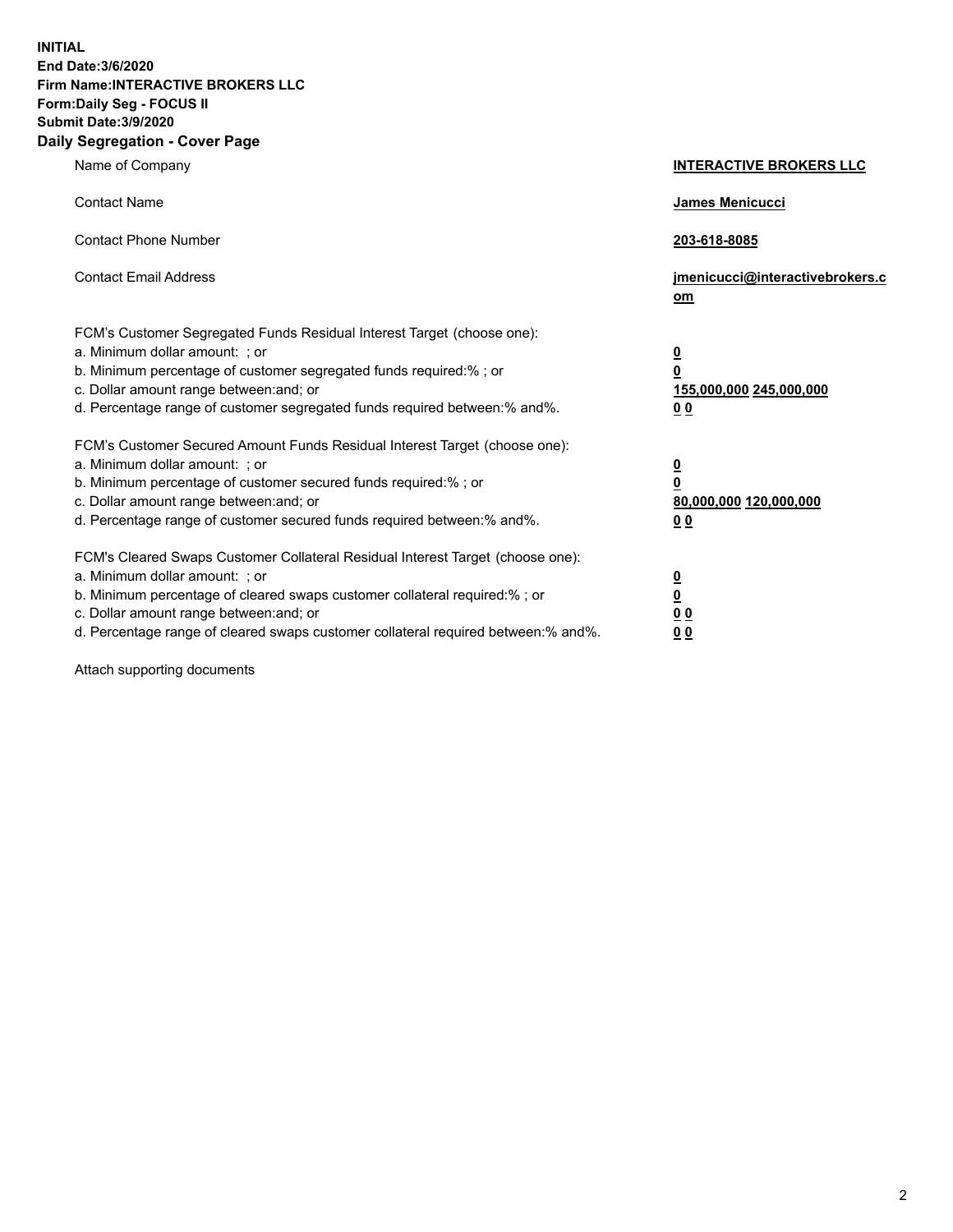## **INITIAL End Date:3/6/2020 Firm Name:INTERACTIVE BROKERS LLC Form:Daily Seg - FOCUS II Submit Date:3/9/2020 Daily Segregation - Secured Amounts**

|     | Daily Jegregation - Jeculed Aniounts                                                        |                                    |
|-----|---------------------------------------------------------------------------------------------|------------------------------------|
|     | Foreign Futures and Foreign Options Secured Amounts                                         |                                    |
|     | Amount required to be set aside pursuant to law, rule or regulation of a foreign            | $0$ [7305]                         |
|     | government or a rule of a self-regulatory organization authorized thereunder                |                                    |
| 1.  | Net ledger balance - Foreign Futures and Foreign Option Trading - All Customers             |                                    |
|     | A. Cash                                                                                     | 525,684,267 [7315]                 |
|     | B. Securities (at market)                                                                   | $0$ [7317]                         |
| 2.  | Net unrealized profit (loss) in open futures contracts traded on a foreign board of trade   | -5,087,703 [7325]                  |
| 3.  | Exchange traded options                                                                     |                                    |
|     | a. Market value of open option contracts purchased on a foreign board of trade              | <b>125,225</b> [7335]              |
|     | b. Market value of open contracts granted (sold) on a foreign board of trade                | $-245,688$ [7337]                  |
| 4.  | Net equity (deficit) (add lines 1. 2. and 3.)                                               | 520,476,101 [7345]                 |
| 5.  | Account liquidating to a deficit and account with a debit balances - gross amount           | 7,164 [7351]                       |
|     | Less: amount offset by customer owned securities                                            | 0 [7352] 7,164 [7354]              |
| 6.  | Amount required to be set aside as the secured amount - Net Liquidating Equity              | 520,483,265 [7355]                 |
|     | Method (add lines 4 and 5)                                                                  |                                    |
| 7.  | Greater of amount required to be set aside pursuant to foreign jurisdiction (above) or line | 520,483,265 [7360]                 |
|     | 6.                                                                                          |                                    |
|     | FUNDS DEPOSITED IN SEPARATE REGULATION 30.7 ACCOUNTS                                        |                                    |
| 1.  | Cash in banks                                                                               |                                    |
|     | A. Banks located in the United States                                                       | 68,566,757 [7500]                  |
|     | B. Other banks qualified under Regulation 30.7                                              | 0 [7520] 68,566,757 [7530]         |
| 2.  | Securities                                                                                  |                                    |
|     | A. In safekeeping with banks located in the United States                                   | 448,190,138 [7540]                 |
|     | B. In safekeeping with other banks qualified under Regulation 30.7                          | 0 [7560] 448,190,138 [7570]        |
| 3.  | Equities with registered futures commission merchants                                       |                                    |
|     | A. Cash                                                                                     | $0$ [7580]                         |
|     | <b>B.</b> Securities                                                                        | $0$ [7590]                         |
|     | C. Unrealized gain (loss) on open futures contracts                                         | $0$ [7600]                         |
|     | D. Value of long option contracts                                                           | $0$ [7610]                         |
|     | E. Value of short option contracts                                                          | 0 [7615] 0 [7620]                  |
| 4.  | Amounts held by clearing organizations of foreign boards of trade                           |                                    |
|     | A. Cash                                                                                     | $Q$ [7640]                         |
|     | <b>B.</b> Securities                                                                        | $0$ [7650]                         |
|     | C. Amount due to (from) clearing organization - daily variation                             | $0$ [7660]                         |
|     | D. Value of long option contracts                                                           | $0$ [7670]                         |
|     | E. Value of short option contracts                                                          | 0 [7675] 0 [7680]                  |
| 5.  | Amounts held by members of foreign boards of trade                                          |                                    |
|     | A. Cash                                                                                     | 110,217,443 [7700]                 |
|     | <b>B.</b> Securities                                                                        | $0$ [7710]                         |
|     | C. Unrealized gain (loss) on open futures contracts                                         | 18,599,068 [7720]                  |
|     | D. Value of long option contracts                                                           | 125,225 [7730]                     |
|     | E. Value of short option contracts                                                          | -245,688 [7735] 128,696,048 [7740] |
| 6.  | Amounts with other depositories designated by a foreign board of trade                      | $0$ [7760]                         |
| 7.  | Segregated funds on hand                                                                    | $0$ [7765]                         |
| 8.  | Total funds in separate section 30.7 accounts                                               | 645,452,943 [7770]                 |
| 9.  | Excess (deficiency) Set Aside for Secured Amount (subtract line 7 Secured Statement         | 124,969,678 [7380]                 |
|     | Page 1 from Line 8)                                                                         |                                    |
| 10. | Management Target Amount for Excess funds in separate section 30.7 accounts                 | 80,000,000 [7780]                  |
| 11. | Excess (deficiency) funds in separate 30.7 accounts over (under) Management Target          | 44,969,678 [7785]                  |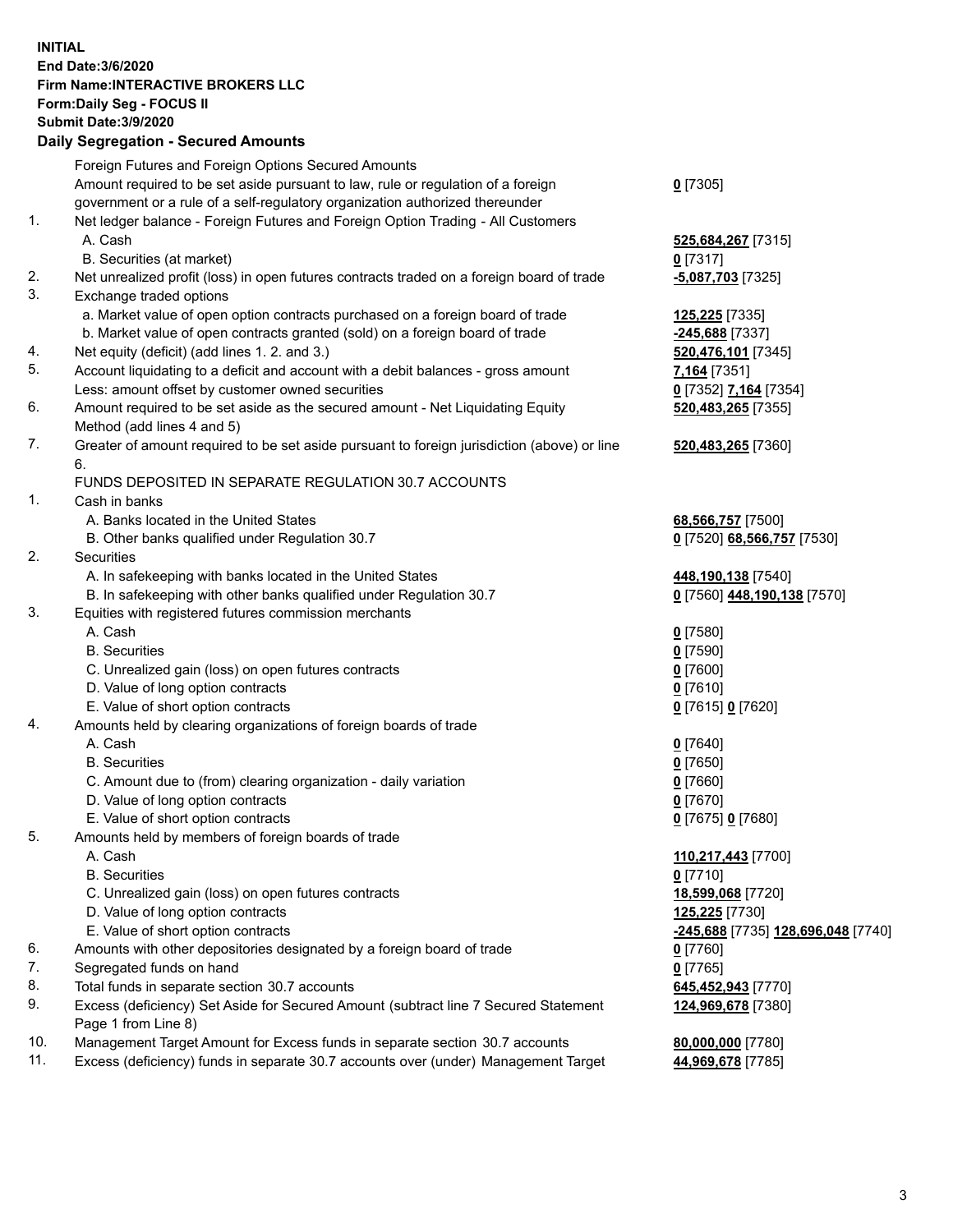**INITIAL End Date:3/6/2020 Firm Name:INTERACTIVE BROKERS LLC Form:Daily Seg - FOCUS II Submit Date:3/9/2020 Daily Segregation - Segregation Statement** SEGREGATION REQUIREMENTS(Section 4d(2) of the CEAct) 1. Net ledger balance A. Cash **4,603,657,042** [7010] B. Securities (at market) **0** [7020] 2. Net unrealized profit (loss) in open futures contracts traded on a contract market **39,256,487** [7030] 3. Exchange traded options A. Add market value of open option contracts purchased on a contract market **628,123,166** [7032] B. Deduct market value of open option contracts granted (sold) on a contract market **-655,837,615** [7033] 4. Net equity (deficit) (add lines 1, 2 and 3) **4,615,199,080** [7040] 5. Accounts liquidating to a deficit and accounts with debit balances - gross amount **1,067,384** [7045] Less: amount offset by customer securities **0** [7047] **1,067,384** [7050] 6. Amount required to be segregated (add lines 4 and 5) **4,616,266,464** [7060] FUNDS IN SEGREGATED ACCOUNTS 7. Deposited in segregated funds bank accounts A. Cash **1,535,505,325** [7070] B. Securities representing investments of customers' funds (at market) **1,718,913,715** [7080] C. Securities held for particular customers or option customers in lieu of cash (at market) **0** [7090] 8. Margins on deposit with derivatives clearing organizations of contract markets A. Cash **3,854,608** [7100] B. Securities representing investments of customers' funds (at market) **1,554,971,301** [7110] C. Securities held for particular customers or option customers in lieu of cash (at market) **0** [7120] 9. Net settlement from (to) derivatives clearing organizations of contract markets **32,121,483** [7130] 10. Exchange traded options A. Value of open long option contracts **627,190,705** [7132] B. Value of open short option contracts **-654,989,357** [7133] 11. Net equities with other FCMs A. Net liquidating equity **0** [7140] B. Securities representing investments of customers' funds (at market) **0** [7160] C. Securities held for particular customers or option customers in lieu of cash (at market) **0** [7170] 12. Segregated funds on hand **0** [7150] 13. Total amount in segregation (add lines 7 through 12) **4,817,567,780** [7180] 14. Excess (deficiency) funds in segregation (subtract line 6 from line 13) **201,301,316** [7190] 15. Management Target Amount for Excess funds in segregation **155,000,000** [7194] 16. Excess (deficiency) funds in segregation over (under) Management Target Amount **46,301,316** [7198]

Excess